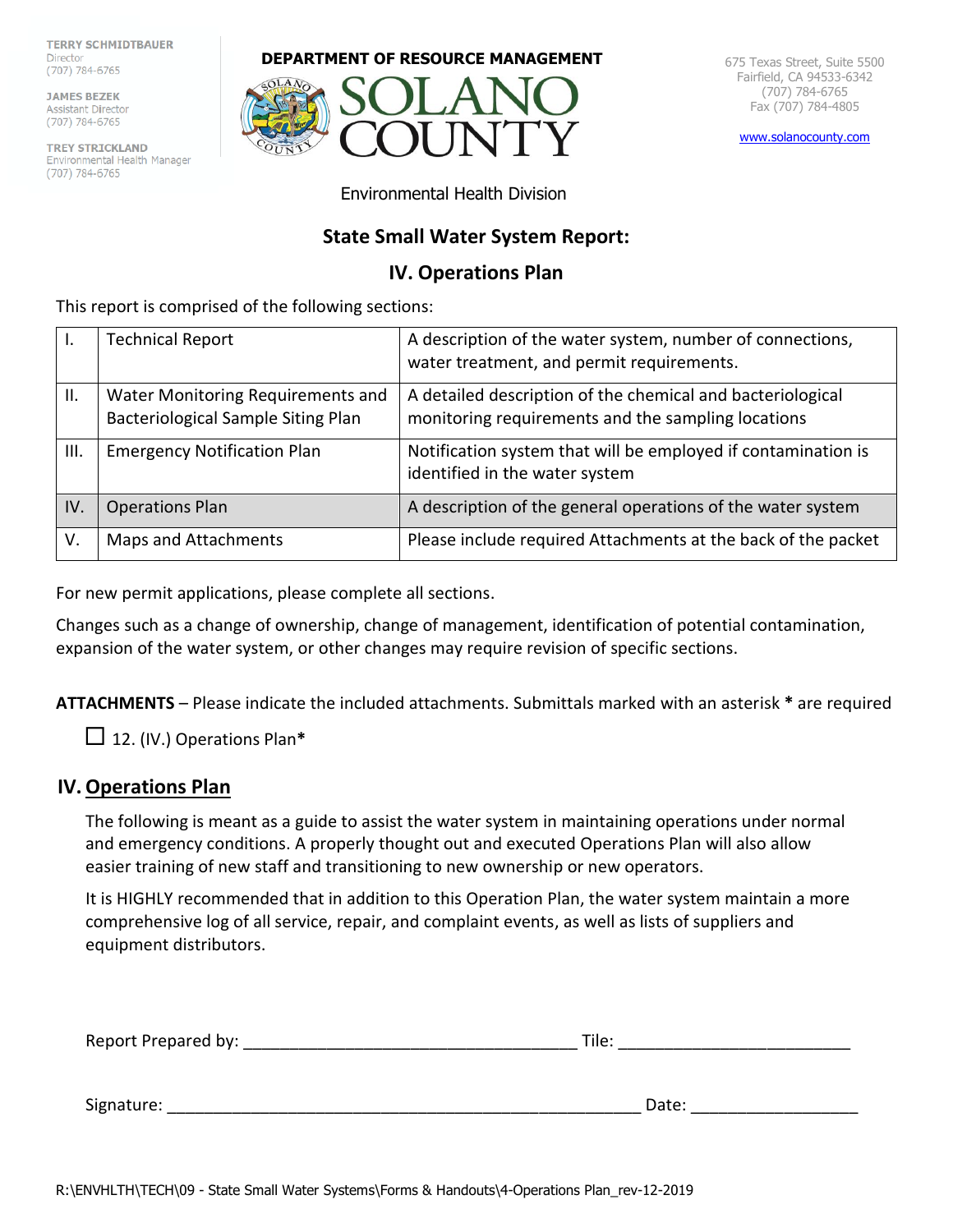# EXAMPLE: Operations Plan For Small Water Systems

# **I. Routine Operational Procedures for each component of the system:**

- A. **WELL:** Daily visual inspection
	- 1. Check for the following; leaks, openings, lubricants, electrical hazards, chemical hazards, etc. (record observations and correct problem).
	- 2. Check the pump for proper operation.

#### B. **STORAGE TANK:** Daily visual inspection

- 1. Inspect for any leaks or damage (record observations and repair as needed).
- 2. Check **PRESSURE GAUGE**, record system pressure. Record the pressure the pump turns on, the pressure the pump turns off and the duration of the run time.
- 3. Cleaning of **STORAGE TANK** (semi-annually). Record date cleaned and observations.
- C. **GAUGES and METERS:** Maintenance
	- 1. Inspect all gauges and meters for leaks and proper function daily. Repair or replace as needed (keep record of date).
	- 2. Maintenance and testing of **BACKFLOW PREVENTION DEVICES**, if present.
- D. **VALVES:** Inspection and exercising.
	- 1. Inspect valves for leaks (record observations, repair or replace if leaking).
	- 2. Exercise valves (semi-annually, record dates on attached sheet).
- E. **DISTRIBUTION FACILITIES**: Operation and maintenance.
	- 1. Visually inspect the distribution system for leaks on a regular basis. Record date and observations.
	- 2. Flush dead end mains (semi-annually, record date and observations).

# **II. Component repair and replacement.**

- A. **SCHEMATIC** or accurate diagram of all distribution lines and valves will allow the water system to respond to emergency breaks effectively and is an integral part of the O & M Plan.
- B. **WHO IS CONTACTED** if the repair cannot be done by the water system?
- C. **DISINFECTION AND BACTERIOLOGICAL** testing will be performed after completion of the repair.

# **III. Consumer complaint response procedures.**

- A. **CONSUMER COMPLAINT** procedures.
	- 1. Record in complaint log (name, address and nature of the problem).
	- 2. Investigate the complaint.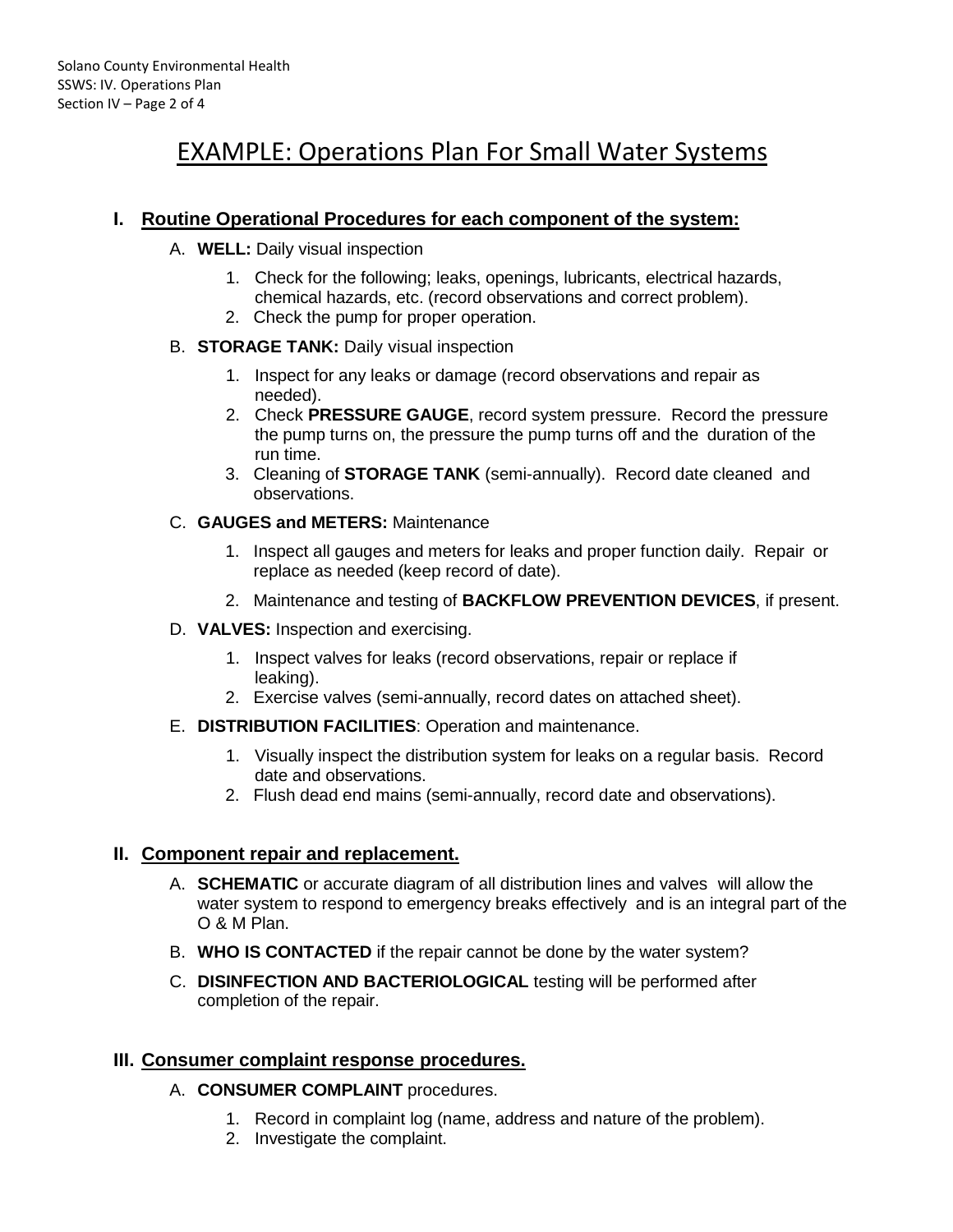- 3. Verify or dismiss the complaint.
- 4. Record the steps taken to address or correct the problem.
- 5. Notify complainant of action taken.

# **IV. Emergency Operational Practices.**

- A. List of **equipment on hand** for emergency repairs.
	- 1. Miscellaneous wrenches.
	- 2. Leak clamps.

### B. List of sources of needed **equipment, not on hand**

| (Emergency) Equipment, not on hand |                |         |                             |                        |
|------------------------------------|----------------|---------|-----------------------------|------------------------|
| <b>Name</b>                        | <b>Address</b> | Phone # | <b>Equipment</b>            | <b>Rental/Contract</b> |
|                                    |                |         | <b>Steel Tank</b><br>Welder |                        |
|                                    |                |         | <b>Electrical repair</b>    |                        |
|                                    |                |         | Digging<br>equipment        |                        |
|                                    |                |         | Generator                   |                        |
|                                    |                |         | Chemicals                   |                        |
|                                    |                |         |                             |                        |
|                                    |                |         |                             |                        |

C. List of distributors or suppliers of **replacement parts** for the system.

| <b>Replacement Parts - Suppliers</b> |                |         |                                    |              |
|--------------------------------------|----------------|---------|------------------------------------|--------------|
| <b>Name</b>                          | <b>Address</b> | Phone # | <b>Equipment</b>                   | <b>Notes</b> |
|                                      |                |         | PVC pipe, valves,<br>and fittings  |              |
|                                      |                |         | pumps, pressure<br>tank and gauges |              |
|                                      |                |         | Chlorinator                        |              |
|                                      |                |         |                                    |              |
|                                      |                |         |                                    |              |